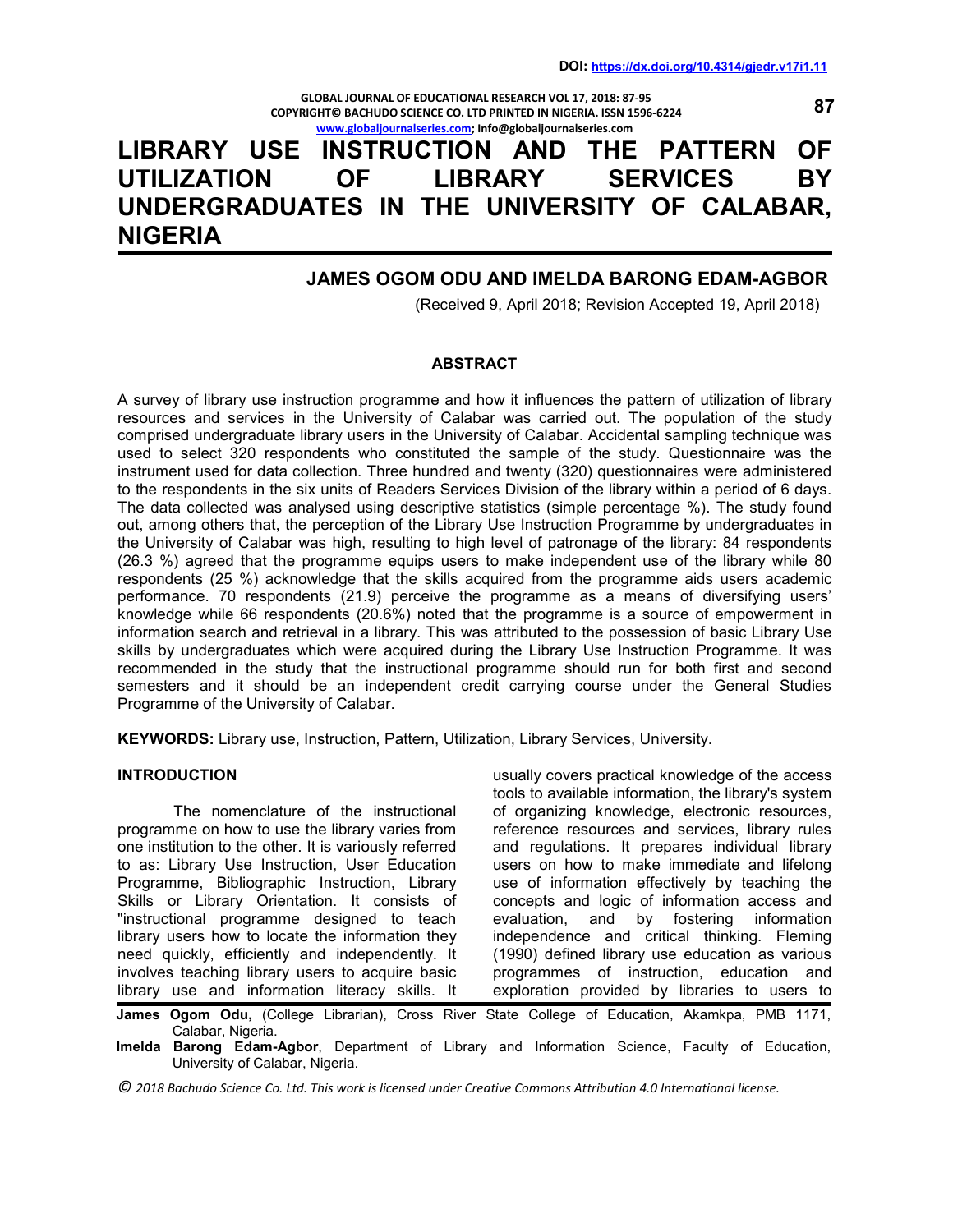enable them to make effective, efficient and independent use of information sources and services to which these libraries provide access.

 A library is an information agency saddled with the responsibility of creating access to existing information resources and services for the user community. The information provided is dependent, to a large extent, on the type of library in question. For academic libraries, like the University of Calabar library, the vision of the parent institution is a major determinant of the range of resources and services provided. In academic libraries, emphasise is on research, teaching, learning and community development which formed a major part of the responsibility of their parent institutions. Thus, library resources should be assembled based on the needs of the research community. The various categories of users and their areas of specialization should be considered in addition to making provisions for all the academic programmes and courses offered by the parent institution in the collection development programme of the library. In Library and Information Science profession, provision of relevant information resources in different formats is the focus, while access, utilisation and users' satisfaction with these resources and services is the major goal. To achieve this goal, accessibility, research skills, information literacy and library use competences are basic prerequisites.

 These skills are necessary as the first step towards effective utilization of available library resources and services. No matter how large and well stocked a library is, if the resources cannot be accessed and utilized, such a library is meaningless. It is the utilization of library resources and services that infuses life into a library, determine its worth and the perception of its users. Library use leads to users' perception and users' satisfaction or dissatisfaction as the case may be. If library use leads to positive perception of the library and its services, users will find fulfilment for the time spent in the library and a good reason to return to the library again and again. To guarantee accessibility and utilization of library resources and services, both the library and its users have some obligations to fulfil. The library is expected to create a variety of access points to its resources and services by systematically developing their bibliographic surrogates needed to access the resources in the library. The users on the other hand, needed to be equipped with basic information literacy competences and library use skills needed for information search

and retrieval. Such competences will place library users in the right perspective to explore available resources and services in the library independently. It becomes imperative to introduce Library Use Instruction Programme designed to teach library users the basic routine processes involved in the search and retrieval of information.

 Library resources and services vary and different approaches could be adapted to access and use these invaluable resources and services. The physical library system has its resources and services as well as the access points to these resources. The electronic library also has its resources and services with specific approaches to access and use them. A<br>comprehensive library user instruction comprehensive library user instruction programme will instruct users to acquire the competences needed to effectively use both the physical and the electronic library resources and services. Academic libraries work together with other members of their institutional communities to participate in, support, and achieve the educational mission of their institutions by teaching the core competencies of information literacy: the abilities involved in identifying an information need, accessing needed information, evaluating, managing, and applying information, and understanding the legal, social, and ethical aspects of information use. The systematic delivery of instructional programs and services should be planned in concert with overall strategic library planning, including the library's budgeting process.

 The content of Library Use Instruction varies among academic institutions. Instruction programmes in academic libraries should have clearly articulated in order to achieve learning outcomes that are aligned with the objectives of the programme. Instruction should employ active learning strategies and techniques that require learners to develop critical thinking skills in concert with information literacy skills. Planning such active learning strategies and techniques should be carried out collaboratively with the various faculties to increase overall students' engagement and to extend opportunities for a more reflective approach to information retrieval, evaluation, and use.

 Library use pattern is a reflection of the attitude and the approaches adopted in the search for information in a library. It is a measure of the level of importance attached to the library by its users. There are users who perceived that the library is the ultimate destination in the search for information and therefore they ensure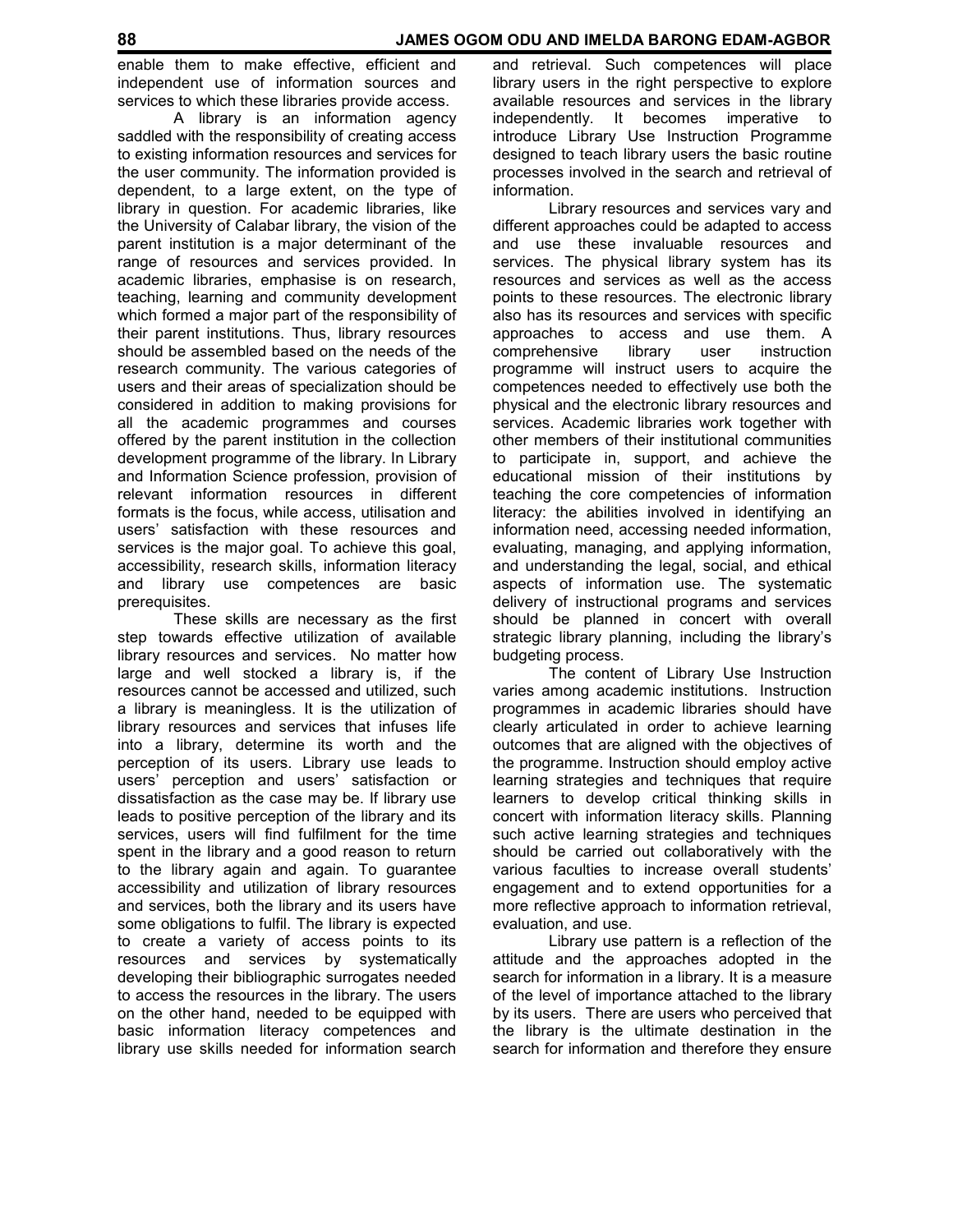compliance to rules and regulations guiding users conduct while in the library. This category of Users would politely approach a staff for assistance where necessary in other to get the desired information. There is another category of users who showed good knowledge of information handling skills. This category of users can independently access and retrieve information from the library. There are users who display delinquencies while using the library: mutilation of library resources, stealing, writing and painting on the pages of books and journals. Each of these library use pattern is a reflection of the users' orientation and information handling skills. That explains the need to ensure efficiency and effectiveness in the training provided during library use instruction programme.

 The course content of the instructional programme should be designed to address all routine process needed for information search and retrieval. The instructional process should emphasise obedience to library rules and regulations in addition to acquisition of information literacy and library use competences. The philosophy of the library use instruction should be to prepare library users to acquire basic information literacy and library skills needed for independent search and retrieval of information from both the physical and the electronic library while respecting and obeying the library rules and regulations. Therefore the course content should be designed to address this philosophy in all its ramifications. To be able to achieve this philosophy, and considering the enormity of the course content, the instructional programme should be structured to cover two semesters to guarantee dept and proper training of library users. The teaching method should be diversified to include library visits and practical experience in the university library in addition to the formal training in a classroom setting. Instruction in library use competences and information literacy skills is a valuable and essential part of the school's educational programme. Essential library use competences and information literacy skills encompass more than just location of, and access to resources. The Library Use Instruction Programme's curriculum should emphasize general information related problem-solving skills, research processes and the specific skills to enable users access and apply information to specific needs. Knowledge of bibliographic surrogates and their utilization in information search and retrieval is most paramount. Library and information skills should not be taught in isolation. The programme should be fully integrated with the school's curriculum. The use of innovative instructional methods and technologies can enhance the teaching of library use and information literacy skills.

 In the University of Calabar, Library Use Instruction is taught as part of the General Studies Programme of the University. It is subsumed under GSS 1101: Use of English. The English Language component of the course is allocated 80 marks while Library Use Instruction is allocated 20 marks during examination. However, both the English Language teacher and the Library Use Instruction teacher spent the same period of time (3 credit Units) teaching their respective components of the course. A similar discrepancy as above is revealed in the payment of honorarium that accrues from teaching in the General Studies Programme of the University of Calabar. The English Language teacher receives 80% while the Library Use Instruction teacher gets 20% of the amount approved for each GSS course taught per semester. This seeming discrimination against Library Use Instruction Programme and those teaching the Course is a potential set back in the moral of Library Use Instruction teachers that is capable of influencing their efficiency, commitment and dedication. In the light of this obvious reality, the effectiveness of the Library Use Instruction Programme in the University of Calabar could become a basic challenge. The obvious consequence of this scenario is a generation of library users without the basic skills and competences on how to use the library.

 According to Braimoh et. al (cited in Nwezeh, 2010) the consequences of the students inability to use the library will include among other things, a serious debasement of quality of university education, which may consequently have a negative effect on the job performance of the university products. A great deal of effort is being made to assist fresh undergraduates (the incoming students) into the university in the use of library resources. The attempt which include introduction of user education is to build good library culture into the students' right from the foundation of their university education (Akande, 2003). The need to define the pattern of use of the library and its materials as demonstrated by undergraduates, especially the freshmen, is very significant because it would tell the librarians a lot about the library as the students see or perceive it. Osagie (2003) highlighted reasons why users' education becomes imperative in tertiary institutions. These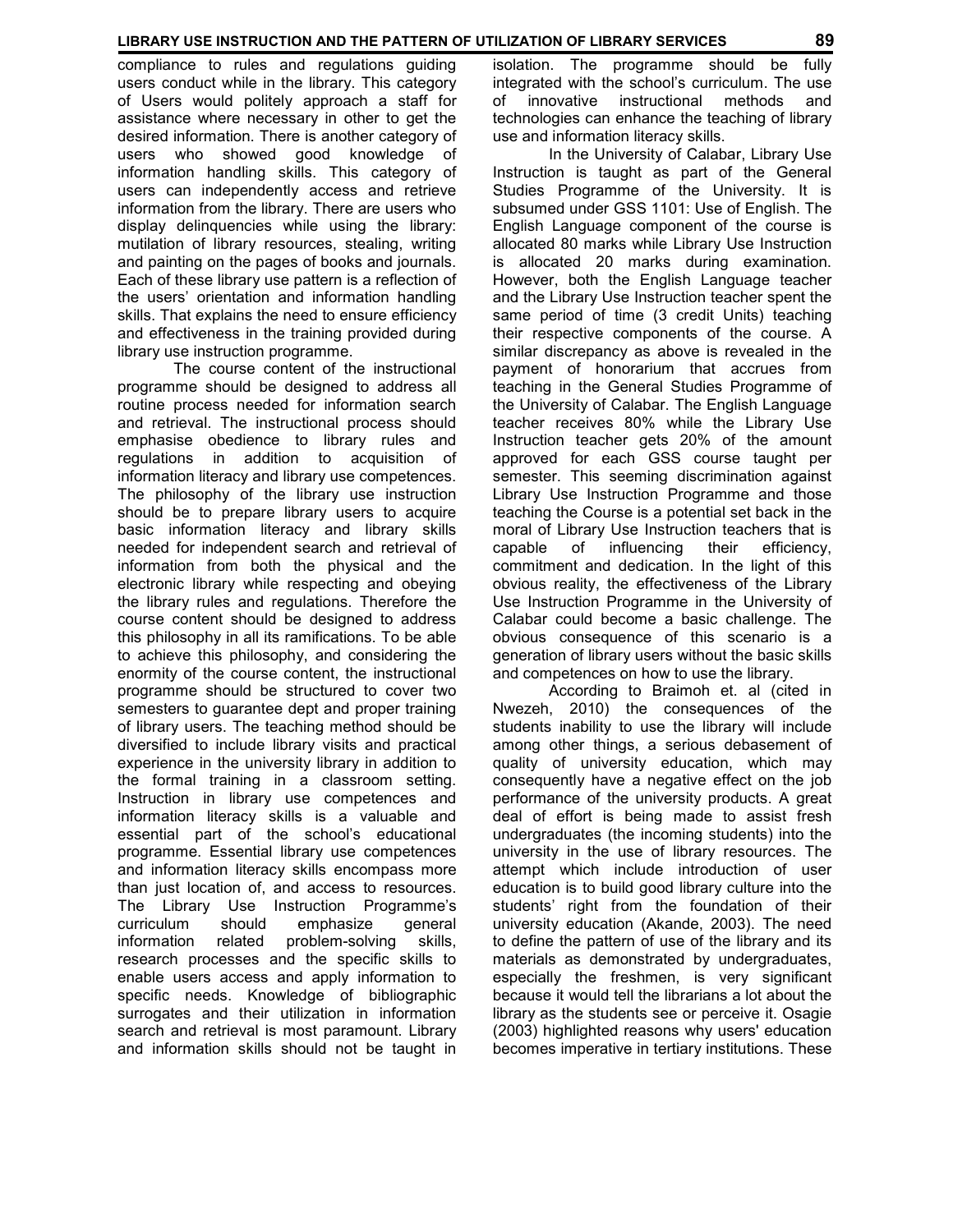include rapid growth of published materials, changes in methods of teaching and course content, lack of awareness of library services and facilities. Others include users' ignorance, coupled with the fact that students come from diverse background and culture. Palssan, in Etim (2002) confirms that access to and interaction with the library system improves students learning skills and academic performance.

# **STATEMENT OF THE PROBLEM**

 Preliminary observation of library use pattern in the University of Calabar reveals the prevalence of a user category devoid of basic information literacy and library use skills. The users apparently tend to depend on library staff for all their information need. With the Library Use Instruction Programme in place in the University of Calabar, one would expect to see a generation of library users who demonstrates proficiency in the search and retrieval of information. The apparent lack of information literacy skills exhibited by users' call to question the effectiveness of the Library Use Instruction Programme in the University of Calabar. It becomes imperative to conduct this study to ascertain the influence of the Library Use Instruction Programme on the pattern of utilization of library resources and services in the University of Calabar.

# **OBJECTIVES OF THE STUDY**

This study was designed to ascertain the influence of Library Use Instruction Program in the University of Calabar, Nigeria. Specifically, the study sought to:

- 1. Ascertain how undergraduate library users' perceive the Library Use Instruction Programme in the University of Calabar.
- 2. Ascertain the frequency of utilization and the average time spent in the library by undergraduates in the University of Calabar.
- 3. Assess the library use competences of undergraduates in the University of Calabar.
- 4. Ascertain the library services most frequently used by undergraduates in the University of Calabar Library.
- 5. Determine how the Library Use Instruction Programme Influence undergraduates pattern of utilization of library services in the University of Calabar.

## **REVIEW OF RELATED LITERATURE**

 The need to define the pattern of use of the library and its materials as demonstrated by undergraduates especially the freshmen is very significant because it would tell the librarians a lot about the library as the students see it (Nwezeh, 2010). Odusanya (2001) argued that majority of students are not well skilled in the use of catalogues as information retrieval tool. Their findings also showed that manual searching of information through manual library catalogue consume time. According to Rafferty (2013), students cited resources, specifically those highlighted during library instructional sessions, in their assignments. The percentage of all citations coming from resources highlighted during the instructional sessions or found on the course Lib Guide indicates that library instruction had an impact on the students' work.

 Bello (2003) stated that library use education is a device by the librarians to educate users on how to use the resources available in the library in a result oriented ways. Since the objectives of the library use education according to Osagie (2003) are: to enable users to know how to use the library catalogues independently in any library with particular references to the Author/Title and Subject Catalogues; to enable users to understand the classification schemes in any library so as to be able to locate materials (books, journals, audio visual materials etc) with little or no problem; to be able to see library catalogues as indexes to the entire collection and use them as such; and to enable the users to see the library as a repository of knowledge that determines the success of the students academic programme. In a study on the effect of library use instruction, Ogunmodede (2010) revealed that 76.1% of respondents see the instruction as being useful, while the rest do not see the usefulness or are undecided. For lectures on library rules and regulations, about 81.8% of the students assessed the course to be useful, while the rest do not see its usefulness. The respondents also revealed that the explanations on how to access information in the library is useful, about 71.6% of the respondents attested to this. The same is applicable to all other sections with the exception of instructions on information technology (computers) in the library, which only 47.4% respondents revealed that they made use of. In other words, an average students do not see reasons for instructions on information technology probably because they might have been computer literate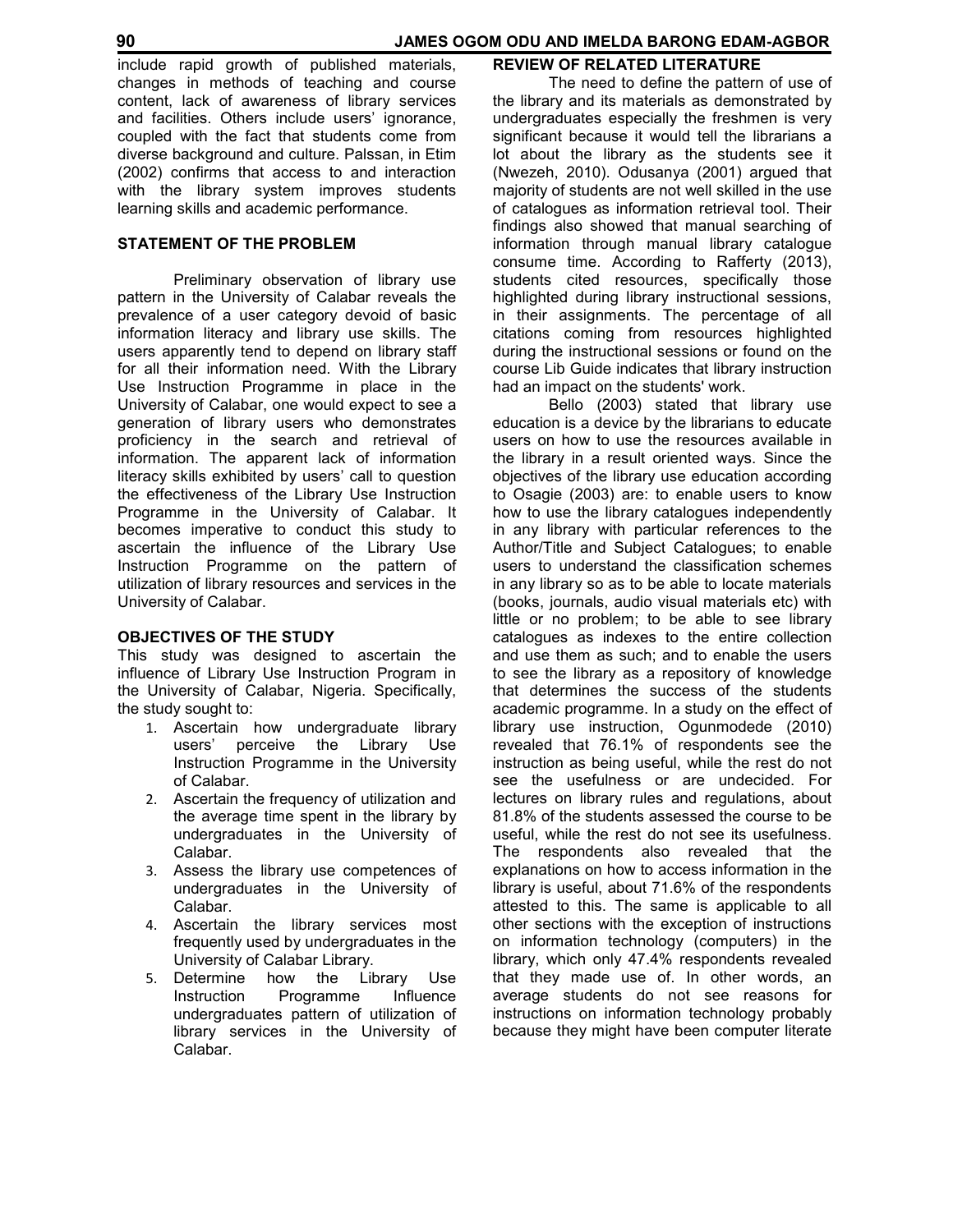#### **LIBRARY USE INSTRUCTION AND THE PATTERN OF UTILIZATION OF LIBRARY SERVICES 91**

before they were admitted into the University or that they do not understand the concept really.

 In a study on the effect of user education programme on undergraduate library exploration at the university of Ilorin, Opaleke (2000) found that much has not been achieved in the realization of the objectives of user education in academic libraries. The analysis in this section so far has shown that though the library use instruction programme is useful to undergraduate students, a closer attention by the management will be required to enhance the effectiveness of the programme. Osinulu (2003) opined that the failure of libraries to teach library users the necessary skills could amount to wasting of library resources as well as efforts and financial resources put into the acquisition, processing and dissemination of information. Ojo-Ade and Jagboro (2000) in a survey of use of subject catalogues in Hezekiah Oluwasanmi Library, Obafemi Awolowo University, Ile-Ife found that users were well informed and versatile in the use of library catalogue especially the Subject Catalogue. The study also revealed that users record high success rate of user searches which was attributed to the respondents knowledge of the use of the library gained from library instruction. Akin-Qjo (1994) states that library instructions would produce intelligent library users. In a study on undergraduate library instruction in Nigeria universities, Nwezeh, (2010) revealed that 600 (76.9%) respondents find the library instruction programme very relevant to their academic work, 170 (21.8%) claimed it was relevant while 10 (1.3%) were unable to decide. Respondents were also asked about the relevance of Library Instruction to their education and 750 (96.2%) claimed it was

relevant while 30 (3.8%) were undecided. Similarly, in the assessment of the present method of teaching library use instruction 741 (95%) of respondents were satisfied. Similar studies on library use instruction programme in tertiary institutions in Nigeria included; Busayo, (2003), Oluwadere, (2006) and Ugah, (2007).

#### **RESEARCH METHODOLOGY**

 This study was conducted in the University of Calabar library, Calabar, Nigeria. The descriptive survey research method was adopted in this study whose population comprised undergraduate library users in the University of Calabar. Accidental sampling technique was use to select 320 undergraduate library users who constituted the sample of the study. This is because the respondents were met by chance and they were requested to be part of the study. Questionnaire was the instrument used for data collection. Three hundred and twenty (320) questionnaires were administered to the undergraduate library users in the 6 units of Readers Services Division of the library. The questionnaires were administered within a period of 6 days, within which the 320 questionnaire were administered. The data collected was analysed using descriptive statistics (simple percentage %).

#### **PRESENTATION OF DATA AND DISCUSSION OF FINDINGS**

On the perception of the Library Use Instruction Programme by the respondents, the data collected is presented in table 1.

| S/N | <b>Items</b>                                                      | <b>Respondents</b> | $\frac{0}{0}$ |
|-----|-------------------------------------------------------------------|--------------------|---------------|
|     | It helps to diversify users' knowledge                            | 70                 | 21.9          |
|     | It is a source of empowerment in information search and retrieval | 66                 | 20.6          |
| د   | It equips the users to make independent use of the library.       | 84                 | 26.2          |
|     | The skills acquired aids users academic performance.              | 80                 | 25            |
|     | You cannot comprehend why you are made to take the course         | 20                 | 6.3           |
|     | Total                                                             | 230                | 100           |

**Table 1:** Showing the perception of the Library Use Instruction by the respondents in the University of Calabar.

 The perception of the Library Use Instruction Programme by undergraduates in the University of Calabar is high. 84 respondents (26.3 %) agreed that the programme equips users to make independent use of the library while 80 respondents (25 %) acknowledge that the skills acquired from the programme aids users academic performance. 70 respondents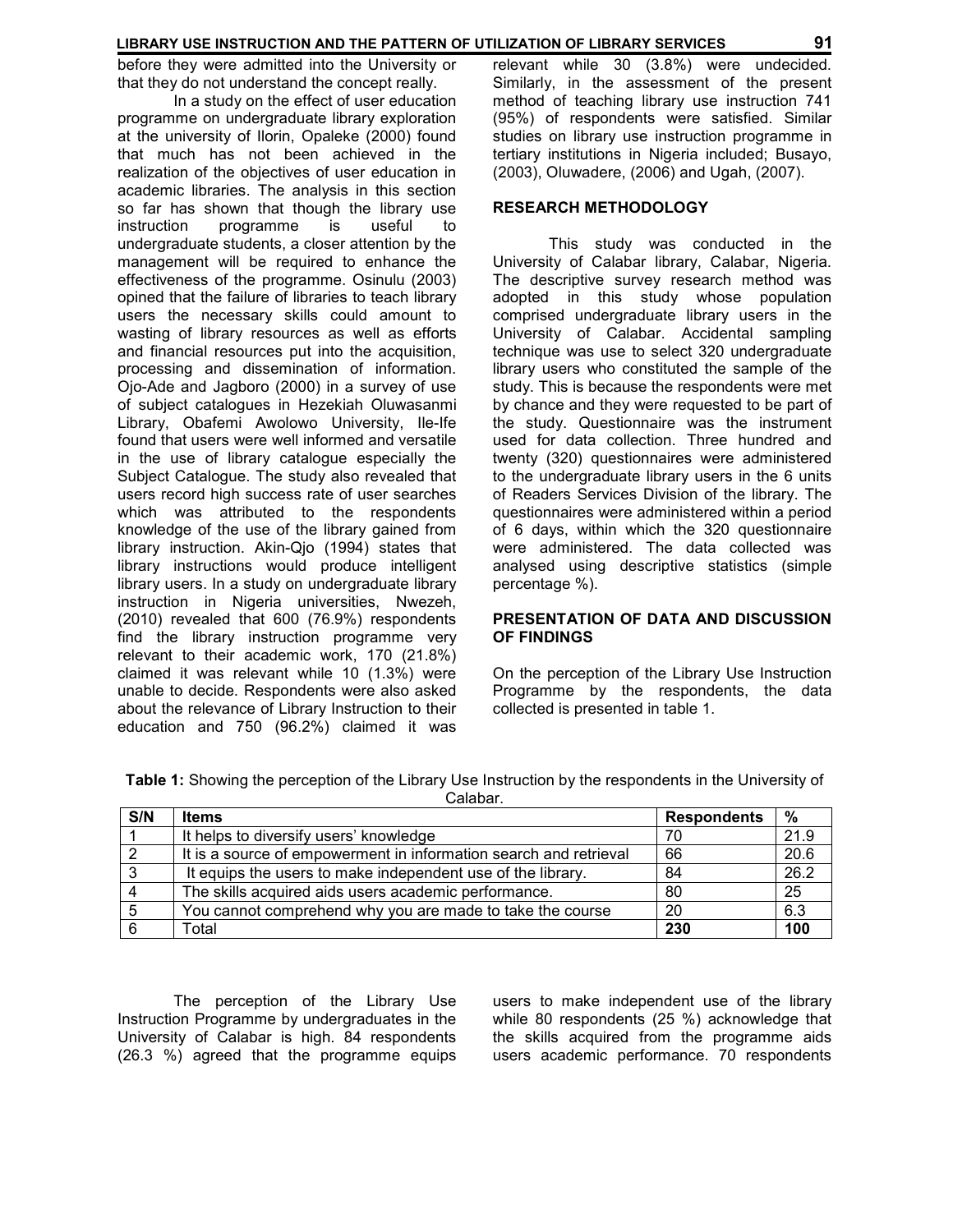#### **92 JAMES OGOM ODU AND IMELDA BARONG EDAM-AGBOR**

(21.9) perceive the programme as a means of diversifying users' knowledge while 66 respondents (20.6%) noted that the programme is a source of empowerment in information search and retrieval in a library. However, 20 respondents (6.3%) do not perceive the programme to be relevant as they could not comprehend or justify why they were made to take the programme. Cumulatively, 300 respondents (93.7%) showed a positive perception of the Library Use Instruction Programme of the University of Calabar. The finding on undergraduates' perception of Library Use Instruction in the University of Calabar was positive. This is an indication that the programme is worthwhile and endearing. It is also an

indication that the programme requires sustenance and evaluation in order to strengthen and popularise it into a strong attraction even to those yet to see its usefulness. This finding is supported by Oluwadare (2006) in a study of the accessibility and use of the Federal Polytechnic Library, Ado-Ekiti, Nigeria, who revealed that the library was well used. This was affirmed by 100 respondents (52.6%) who claimed to have a positive perception of the Library Use Instruction provided, the Library resources available and services provided.

 The data collected on the frequency of utilization and the average time spent in the library by undergraduates in the University of Calabar is presented in

**Table 2:** Showing the frequency of utilization and the average time spent in the library by undergraduates in the University of Calabar.

| Average time spent in the | Respondents | %    | Frequency of use of the library | Respondents | $\%$ |
|---------------------------|-------------|------|---------------------------------|-------------|------|
| library                   |             |      |                                 |             |      |
| 30 minutes to one hour    | 17          | 5.3  | Once a week                     | 26          | 8.1  |
| 1 to 2 hour               | 31          | 9.7  | Two to three times in a week    | 66          | 20.6 |
| 2 to 3 hours              | 106         | 33.1 | Three to four times a week      | 87          | 27.3 |
| 3 to 4 hours              | 92          | 28.8 | Every work day                  | 123         | 38.4 |
| 4 hours and above         | 74          | 23.1 | None-use                        | 18          | 5.6  |
| Total                     | 320         | 100  | Total                           | 320         | 100  |

 The data in table 3 shows that 106 respondents (33.1 %) spent an average of 2 to three hours in the library daily, 92 respondents (28.8) spent 3 to four hours, 74 respondents (23.1) spent 4 hours and above in the library daily. 31 respondents (9.7 %) spent 1 to 2 hours while 17 respondents (5.3 %) spent between 30 minutes to one hour in the library daily.

 On the frequency of use of the library, the result showed that 123 respondents (38.4) visits the library every work day, 87 respondents (27.3 %) visits the library three to four times a week, while 66 respondents (20.6 %) visits the library two to three times a week. Those who visit the library at least once a week were 26 respondents (8.1 %) while those who do not use the library were 18 respondents (5.6 %). The above result is indicative of the quality time undergraduates spent each time they visit the library while the frequency of visit is a measure of the value user derived from the library. The high level of patronage of the library stemmed from the acquisition of basic Library Use Kills acquired in the Library Use Instruction Programme.

 This finding also agree with that of Onuoha, et al (2013), who studied Undergraduates' Use of Libraries in Federal Universities in South-West, Nigeria and revealed a high level of patronage of the libraries by undergraduates. This was observed in the busy nature of the help desks which, according to them, were heavily utilised as affirmed by 319 (50.4%) of the respondents who claim to use the library daily. The finding on the frequency of utilization and the average time spent in the library by undergraduates in the University of Calabar is quite encouraging. Again the finding is in concert with that of Ojo-Ade and Jagboro (2000) who in a survey of use of subject catalogues in Hezekiah Oluwasanmi Library, Obafemi Awolowo University, found that users were well informed and versatile in the use of library catalogue especially the subject catalogue. The study also revealed that users record high success rate of user searches which was attributed to the respondents' knowledge of the use of the library gained from Library Use Instruction. It also agrees with Okiy (2000) who assesses students and faculty use of academic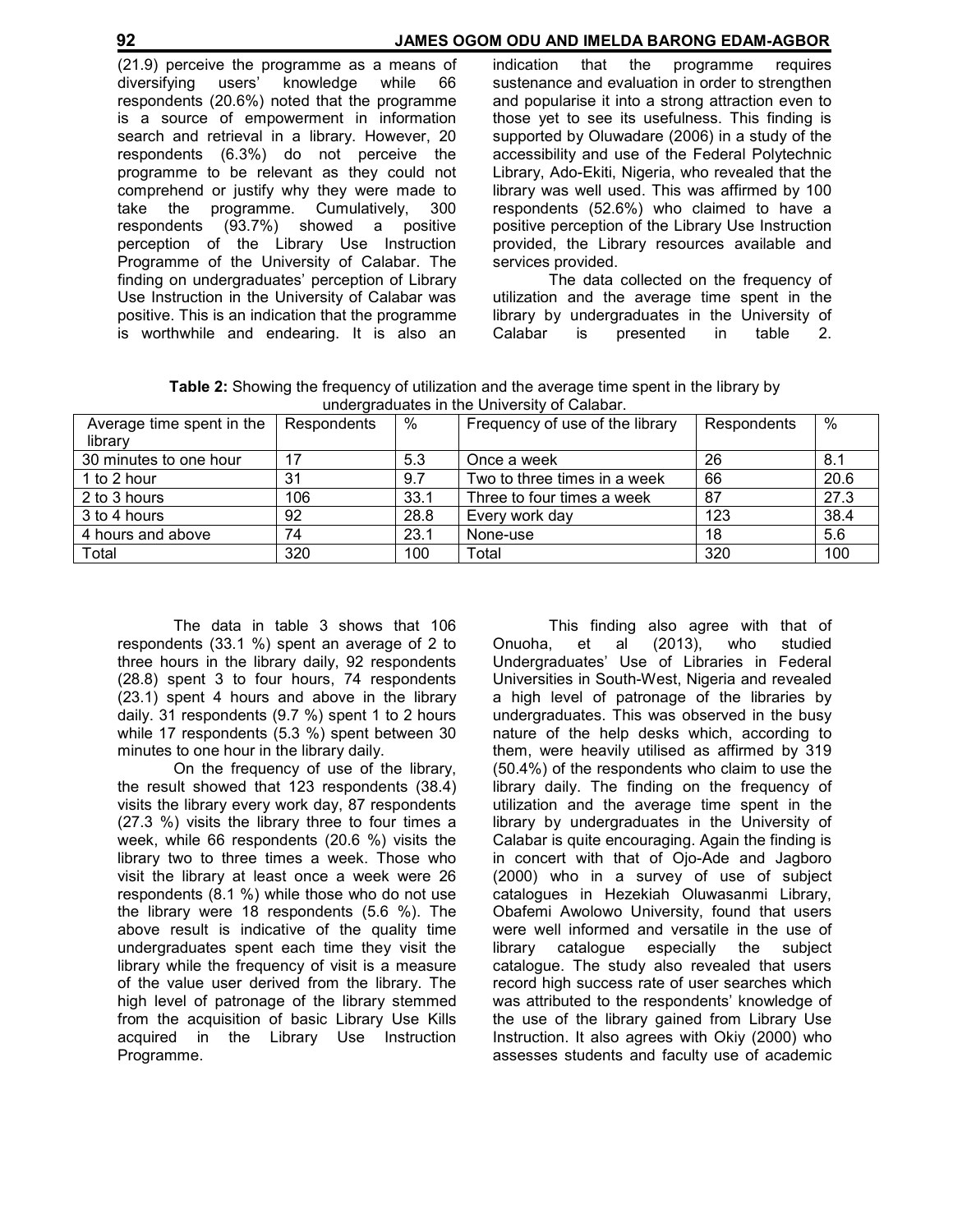libraries in Nigeria with particular reference to Delta State University, Abraka. Although undergraduates constituted the majority of the users, most respondents were found to use the library 2-3 times a week or 2 -3 hours daily. This implies that the library is still relevant in today's academic environment. However, the finding is in disagreement with the findings of Osinulu

(1998) and Akin & Ajayi (2008) whose studies revealed low level of library use. This implies that the library is still relevant in today's academic environment.

 The finding on library use competences of the respondents is also positive. The data on the library use competences of the respondents is presented in table 3.

| S/N | <b>Items</b>                                              | <b>Respondents</b> | %    |
|-----|-----------------------------------------------------------|--------------------|------|
|     | Knowledge of the physical catalogue and how to use it     | 67                 | 20.9 |
|     | Knowledge of OPAC and how to use it                       | 12                 | 3.8  |
| 3   | Knowledge of bibliographic surrogates as access points    | 24                 | 7.5  |
|     | Knowledge of circulation services and how to borrow books | 105                | 32.8 |
| 5   | Knowledge of library rules and regulations                | 67                 | 20.9 |
| 6   | Obedience and respect for library rules and regulations   | 45                 | 14.1 |
|     | Total                                                     | 320                | 100  |

**Table 3:** Showing the library use competences of the respondents.

 Table 3 shows the library use competences of undergraduates in the University of Calabar. 105 respondents (32.8%) have good knowledge of circulation services and the procedure to follow in order to borrow books from the library. 67 respondents (20.9%) have good knowledge of the physical catalogue while another 67 respondents (20.9%) showed good knowledge of library rules and regulations. Those who showed respect and obedience to library rules and regulations were 45 respondents (14.1%) while those who have knowledge of OPAC and how to use it were 12 respondents (3.8%). This finding is in concert with that of Ojo-Ade and Jagboro (2000), who surveyed the use of the library catalogues in Hezekiah Oluwasanmi Library, Obafemi Awolowo University, Ile-Ife, Nigeria. The study found that users were well informed and versatile in the use of library catalogue especially the subject catalogue. The study also revealed that users recorded high success rate of user searches which was attributed to the respondents knowledge of the use of the library gained from Library Use Instruction. However, the result is at variance with that of Odusanya (2001) who found that majority of students are not well skilled in the use of catalogues as information retrieval tool. Their findings also showed that manual searching of information through manual library catalogue consume time.

 The data on the library services most frequently utilized by undergraduates in the University of calabar is presented in table 4.

|  | Table 4s: Showing the most frequently used library services by undergraduates in the University of |         |  |  |  |  |
|--|----------------------------------------------------------------------------------------------------|---------|--|--|--|--|
|  |                                                                                                    | Calahar |  |  |  |  |

| vuiuvui . |                                                      |                    |               |  |  |  |  |
|-----------|------------------------------------------------------|--------------------|---------------|--|--|--|--|
| S/N       | <b>Items</b>                                         | <b>Respondents</b> | $\frac{9}{6}$ |  |  |  |  |
|           | Lending services                                     | 84                 | 26.3          |  |  |  |  |
| 2         | Photocopying services                                | 102                | 31.9          |  |  |  |  |
| 3         | Reference services                                   | 54                 | 16.9          |  |  |  |  |
| 4         | Internet access                                      | 38                 | 11.8          |  |  |  |  |
| -5        | Access to electronic resources                       | 17                 | 5.3           |  |  |  |  |
| 6         | Reading of newspaper collections (current awareness) | 21                 | 6.6           |  |  |  |  |
|           | None-use of library services                         | 4                  | 1.2           |  |  |  |  |
| 8         | <b>Total</b>                                         | 320                | 100           |  |  |  |  |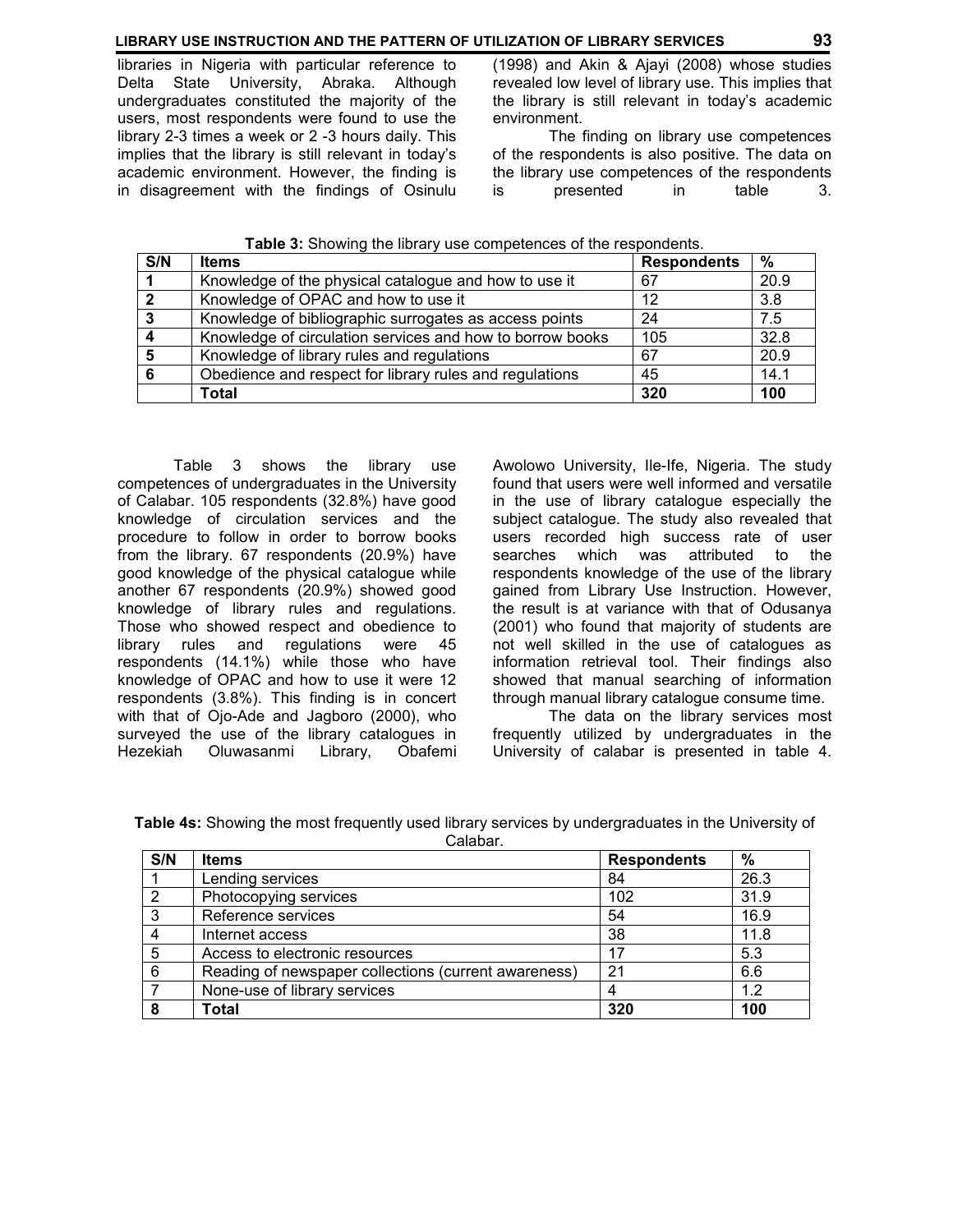The result on the most frequently utilised library services by undergraduates in the University of Calabar revealed that 102 respondents (31.9%) use photocopying service more, followed by lending services (26.3%), reference services (16. 9%), internet access (11.8%}, current awareness services (6.6%), access to electronic resources (5.5%) and lastly those who do not use the library were 4 respondents (1.2%). The undergraduates' demonstrated good knowledge of basic library routine services as indicated in their utilization of the various library services as shown in table 4. This is in agreement with the finding of Nwezeh (2010), who in a study of Nwezeh (2010), who in a study of Undergraduate Library Instruction in Nigerian Universities: A Case Study of Hezekiah Oluwasanmi Library, Obafemi Awolowo University, lle-Ife, Nigeria found that all types of publications are used though in varying degrees: 420 (54%) of the respondents sourced information from books, 120 (15%) of the respondents used journals, 45 (6%) of the respondents used indexes and abstracts, 35(4%) of the respondents used non-print media, 90 (12%) of the respondents used reference materials, 50 (6%) of the respondents used government publications while 17 (2%) of the respondents obtained information from newspapers and magazines.

 The data on how the Library Use Instruction Programme influence the pattern of utilization of Library services by undergraduates in the University of Calabar is presented as follows: As a result of the Library Use Instruction Programme, 102 respondents (31.9%) perceived the library as the solution to their information needs while it also creates a positive image of the library on 85 respondents (26.5%). 79 respondents (24.7%) acknowledged that the programme draws attention to avoidable acts of delinquencies most often exhibited by library users while 54 respondents (16.9%) revealed that the programme is a guide on the arrange of resources in their respective disciplines and where such resources are actually located in the library.

 This is an indication that the Library Use Instruction Programme in the University of Calabar exerts a positive influence on undergraduates pattern of utilization of library services in the University of Calabar. When users perceive the library as the ultimate solution to their information needs, they will invariably hold the library in high esteem and make

conscious efforts to benefit from available library services. The positive image of the library created in the mind set of undergraduates is like a binding force that would continue to draw the undergraduate users to the library over and over again.

### **CONCLUSION AND RECOMMENDATIONS**

 Provision of Library resources and services in the desired format, quality and magnitude is a measure of the readiness of academic libraries to meet the information needs of their users. However, effective utilization of these resources and services is a function of the library use competences exhibited by library users. This therefore, is the imperative of Library Use Instruction Programme provided in tertiary institutions in Nigeria. The library users are to be equipped with the basic skills needed to explore the resources and services in the library. The essence is to guarantee proper use of the library thereby reducing the prevalence of juvenile delinquencies to the barest minimum, ensure safety of available resources and continuity in the provision of library services. This is important because, no matter how rich a library is, in terms of the quality of its resources and services, what determines its worth is the extent of utilization of its resources and services. In other words, a library whose resources and services are not being utilised is dead.

 Therefore, to keep the academic libraries alive to their responsibilities requires a holistic Library Use Instruction Programme that should be an independent course in the General Studies programme of the University. Besides, it should be taught in both first and second to properly prepare the users for effective use of the library.

## **REFERENCES**

- Akande, S. 0., 2003. Patterns of first-year students use of a university library: A Survey of University of Ibadan. Lagos Journal of Library and Information Science, 2(1); 22-26.
- Akin, A. O and Ajayi, P. O., 2008. Students' utilization of academic libraries in Nigeria: A case study of Federal University of Technology, Akure between year 2001-2005. Asian Journal of Information Technology 7(5):172-174.